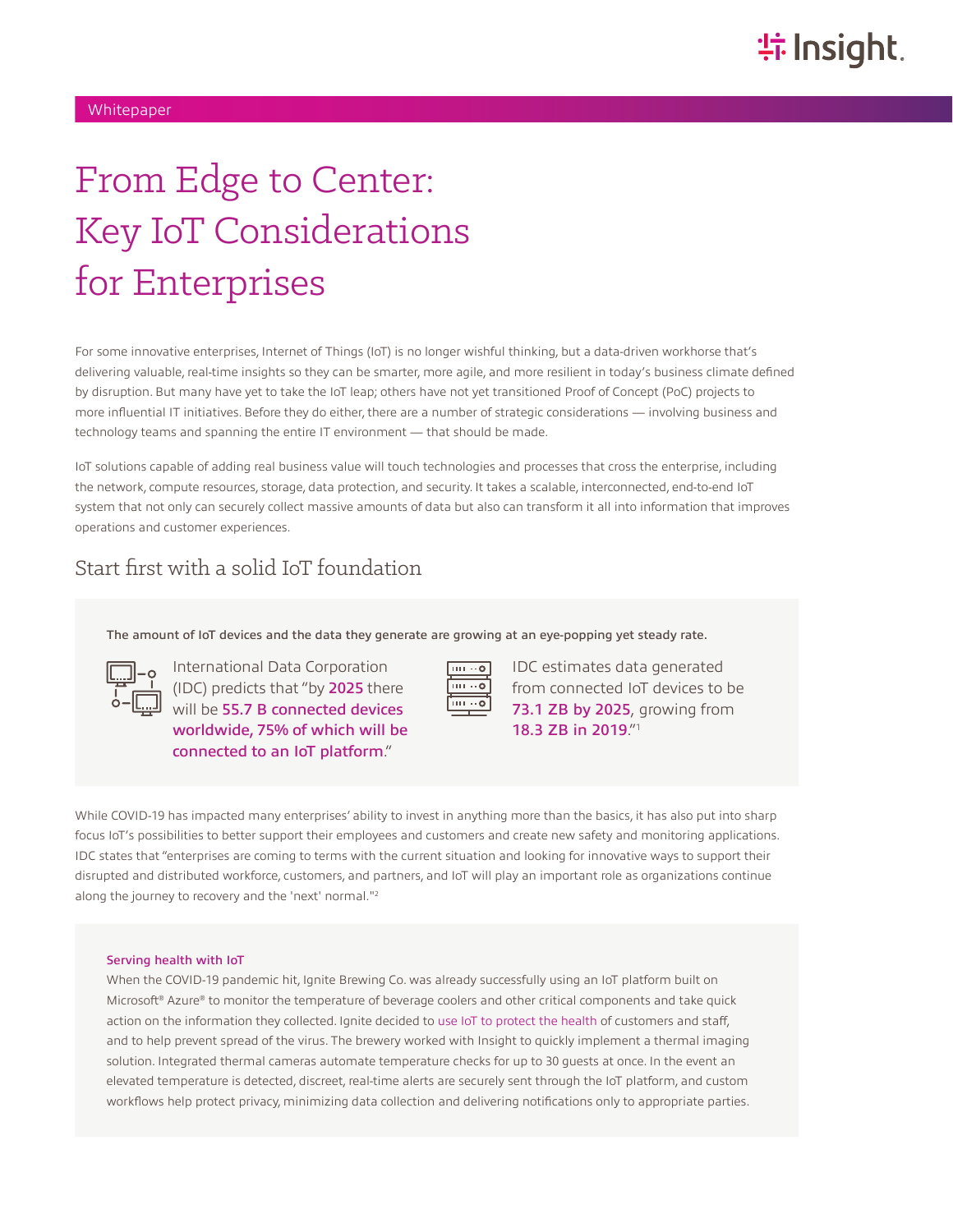Before any IoT project gets underway, it is necessary to evaluate and thoroughly understand the project's technical and business goals, its expected Return on Investment (ROI), and how the IoT project might evolve in your enterprise. You also need to consider the impact IoT will have on your IT infrastructure — including the network, compute resources, security, storage, and data protection — the downstream consequences, and the challenges that may arise.

It's also critical that a designated team within IT oversees IoT projects within the organization. All too often, IoT projects get their start more like DIY endeavors initiated by lines of business. But much like shadow IT, these disparate and fragmented IoT projects can incur data leaks, potential compliance violations, and more.

Centralizing control and formalizing evaluation and planning to determine the right technologies for your project, combined with a flexible and scalable platform, will ensure your IoT initiative does what it's supposed to do: help you respond smarter and faster to ever-changing business conditions.

There needs to be close coordination with IT operations to prepare the data center and infrastructure, including identifying any legacy devices that might be folded into the IoT initiative, such as SCADA systems or other devices that might need an IP address. Make sure you have the right domain expertise working on the right portion of the project, throughout the lifecycle. Not only does the IoT team need to coordinate with IT operations, but also developers and operations need to work together. Assumptions are often made in a lab, during development, but those assumptions can be significantly challenged when devices are actually deployed into production, out in the field.

### Know your IoT devices

Once you've established design goals and defined a strategy that includes specifics about each use case, you need to determine the technologies that will best meet your needs. Here's a basic checklist to consider as you evaluate IoT devices:

- Are the devices built for the environment in which they will operate? For example, are they hardened for industrial use?
- Do they support industry standard protocols?
- Will they have actuators that can do something when instructed by sensors detecting changes, such as a rise in temperature, in the environment?
- Will the devices need to conduct any processing at the point of data collection? For example, will the devices only need to connect and transmit data? Or does the use case require intelligent devices that include a Microcontroller Unit (MCU) so they can compute and perform simple tasks, or a Microprocessor Unit (MPU) for more complex functions?
- How will they be powered?
- What are their connectivity requirements?
- What type of security do the devices feature?

#### Meaningful IoT outcomes at the edge

When data needs to be collected out in the field, and the information gathered is critical to safety and security, [IoT processing at the edge](https://www.insight.com/en_US/content-and-resources/case-studies/increasing-railroad-maintenance-productivity-with-the-iot-and-azure.html) can make all the difference. That's exactly what a railroad company did to enhance maintenance and prevent accidents. A drone-based imaging solution, created by Insight and built on Microsoft Azure, takes images from thousands of miles of track, processes and analyzes the video at the edge, initiates real-time alerts, and then prioritizes images to be sent to a cloud data platform for further analysis and escalation to track inspectors. Workers can then investigate and, if needed, initiate maintenance.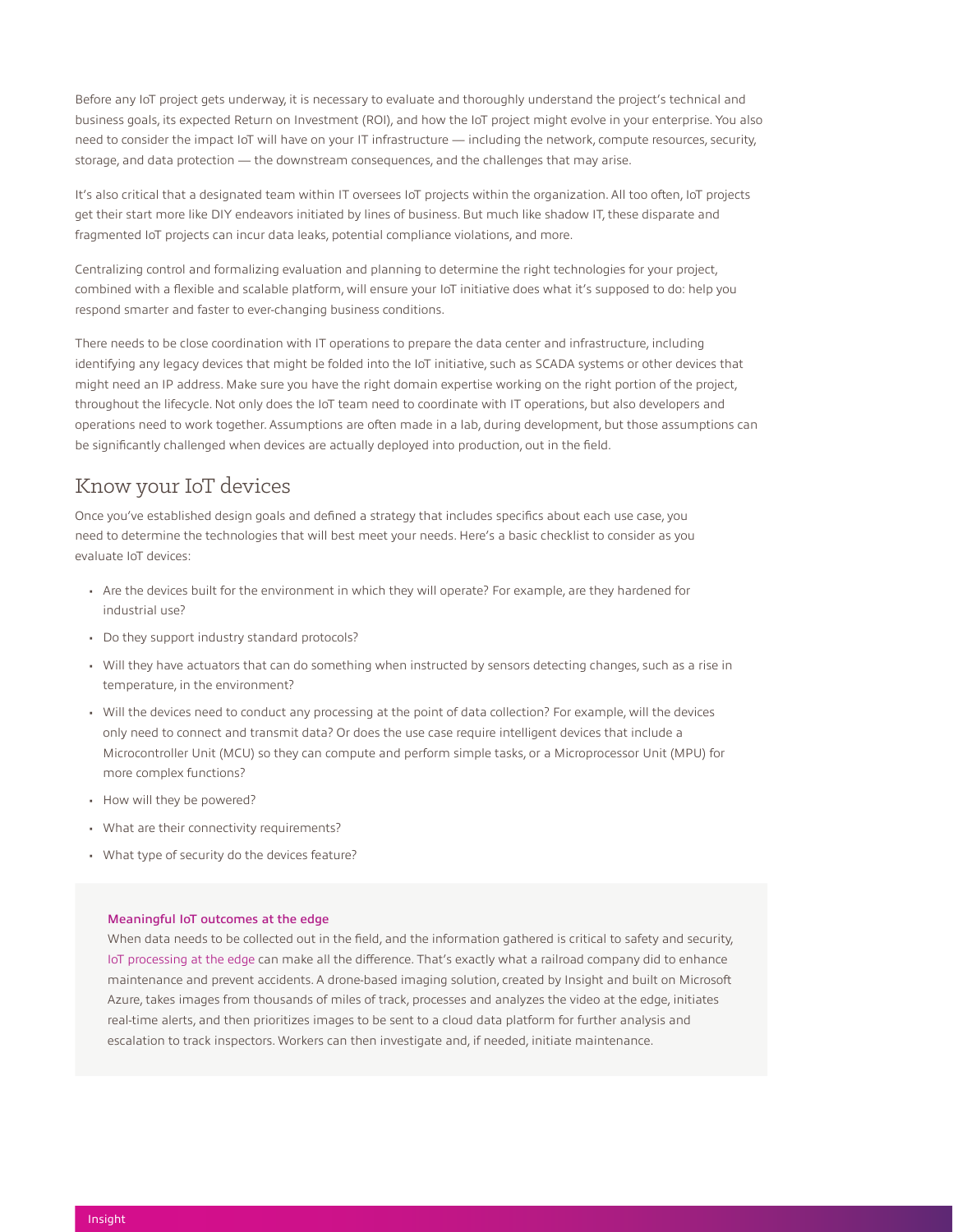### The wild west of industry standard IoT

Because there are so many IoT devices and sensors on the market, it's easy to end up with incompatibilities, especially if IoT projects are deployed individually, in silos. To avoid incompatibilities, it's preferred to define best practices that call for industry standard protocols. The various protocols that make up an IoT system architecture enable communications between devices, devices and gateways, and gateways to data centers or cloud, as well as communication between data centers.

#### Turning IoT data into intelligence in the cloud

Newcrest Mining Limited is using an intelligent IoT solution to save money and improve productivity. The solution, built on Microsoft Azure, helps the Australian company track and predict crushed ore in underground bins that feed crushers above ground running around the clock. Insight worked with Newcrest and its partners to create [advanced analytics in the cloud](https://www.insight.com/en_US/content-and-resources/case-studies/newcrest-mining-improves-operations-with-azure-iot.html) that take advantage of hundreds of thousands of data points and a data lake. The solution can predict the level of ore in the bin with 85% accuracy, saving Newcrest millions of dollars, reducing downtime, and boosting productivity.

Standards in the communication channel, designed to enable devices to connect within a specified environment, include:



#### Bluetooth® Low Energy (BLE)

Like Bluetooth, BLE works with a variety of mobile operating systems for consumer electronics because it is low cost and reduces power consumption, extending the life of the connected device's battery.



#### Near Field Communication (NFC)

Enables two devices to communicate within four centimeters of each other, so it's ideal for contactless mobile payments, ticketing, and smart cards.



#### Long-Term Evolution (LTE)

A wireless broadband communication standard for mobile devices and data terminals, LTE increases the capacity and speed of wireless networks and supports multicast and broadcast streams.



#### Radio Frequency Identification (RFID)

Available as passive (powered by a nearby reader) or active (powered by a battery), these tags transmit digital data such as an identifying inventory number.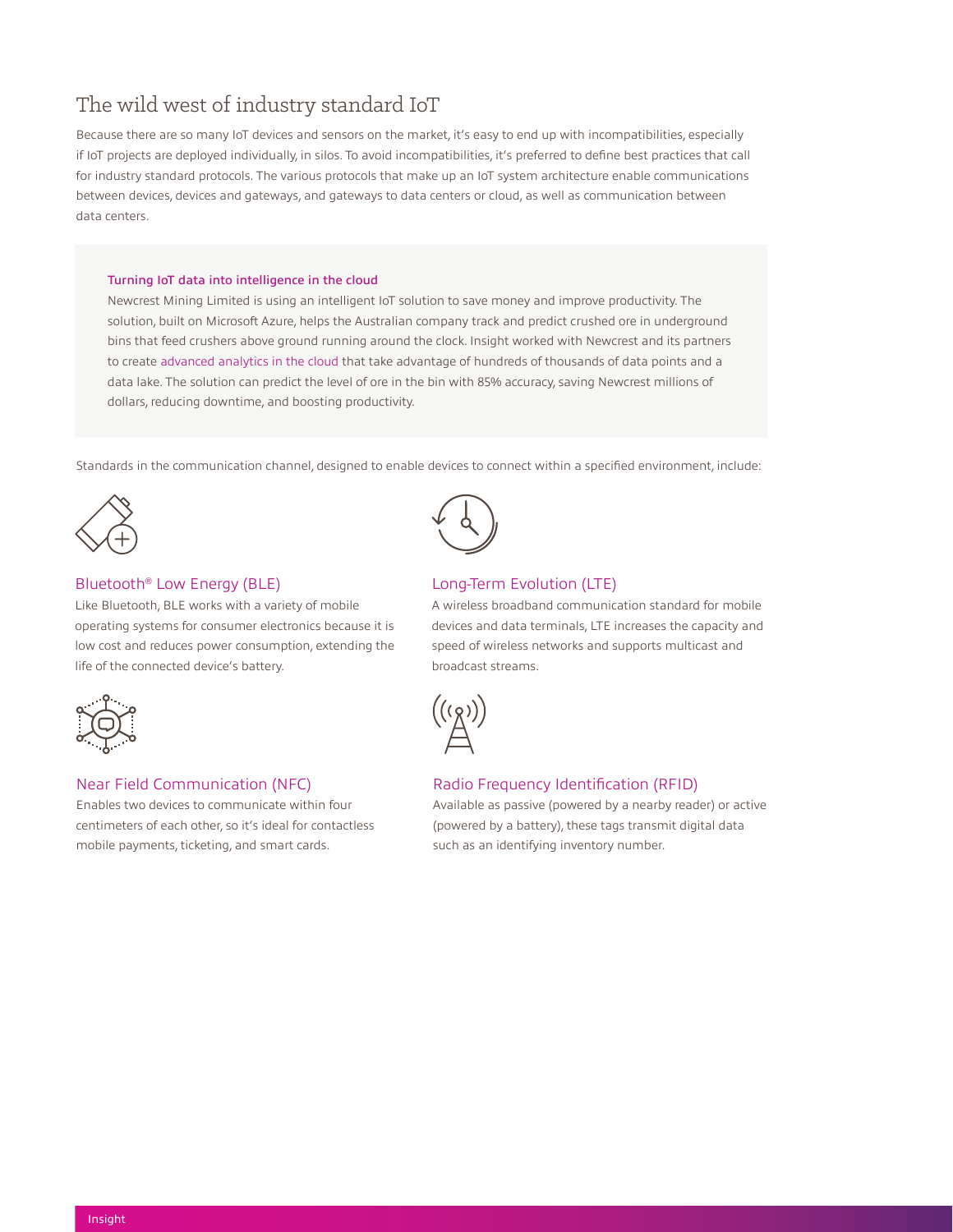### Keys to resiliency: Networks, compute resources, security, storage, and data protection



Because there is such a diversity in the types of IoT devices and their communications requirements, network architects need to consider a variety of variables for power, bandwidth, and reliability, as well as cost and security.

Arguably some of the most critical network requirements for IoT revolve around scalability. Will your network be able to support continuously growing numbers of heterogenous IoT elements? What starts out as only 1,000 devices today can double or triple in no time. Low-cost connectivity will be necessary.

Networks also need to be highly reliable to overcome any potential signal interference and network degradation. The networks will need to provide secure traffic flows. For highly sensitive or mission-critical applications, you may need to establish failover links.

There are numerous networks that can support IoT. Popular, low-power, short-range networks include Bluetooth, which supports voice and data signals up to 10 meters, and Zigbee, ideal for things like tracking medical devices using small, lowpower, low-bandwidth IoT devices in close range.

Low-power, wide-area networks include low-cost Cat-0 LTE networks, CAT-1 cellular IoT networks that will eventually replace 3G, and LTE Cat-M1, which is fully compatible with LTE networks. There's also LoRa®, which is gaining traction around the world and is designed to enable data communication over a long range while using very little power, as well as the newer cellular protocols 4G LTE and 5G.

As 5G networks become more pervasive, expect even wider adoption of IoT. That's because the high-speed wireless technology offers high capacity and low latency, supporting much larger volumes of data, connectivity to many more devices, and faster download speeds and response time across mobile networks. 5G will particularly benefit those IoT applications that require data to traverse very long distances; think IoT monitoring key systems on a pipeline.



### Compute resources

As your IoT project plans take shape, you need to determine how much compute power you'll need, and where it should reside. In addition, moving away from the traditional data center compute model to the concept of centers of data, and IoT implementations will only further this shift. As you roll out your IoT device and architect the most efficient networking strategy, you'll need to consider what IoT data will be most relevant to your goals. Will that data be filtered and processed out in the field, back on-premises, or in the cloud? Or will you end up with a hybrid model of all these options? Whichever way works best, for an IoT project that's able to scale, you'll need to architect a plan that moves the data from each device to an aggregation site, and that site will need the necessary capacity.

There are numerous products available for processing IoT data at the edge. Inexpensive systems can do the job but may not be powerful enough for video or complex analytics. Newer GPUs are much more powerful and enable PCs, laptops, and servers to effectively and more easily handle videos and other complex, intensive processes.

Using cloud rather than on-premises infrastructure ultimately becomes a financial decision. As you weigh the options, remember to consider your data requirements. If your IoT implementation will generate tons of data, and that data isn't well managed, a public cloud option could become costly.

A critical factor in planning your IoT compute resources will be how to allocate and manage all of it day to day. Initially, take a consultative approach to determine how long you need to keep all your IoT data. Consider any regulations you must comply with, and how the inherent value of some data may not be initially understood but may be extremely important at a later date.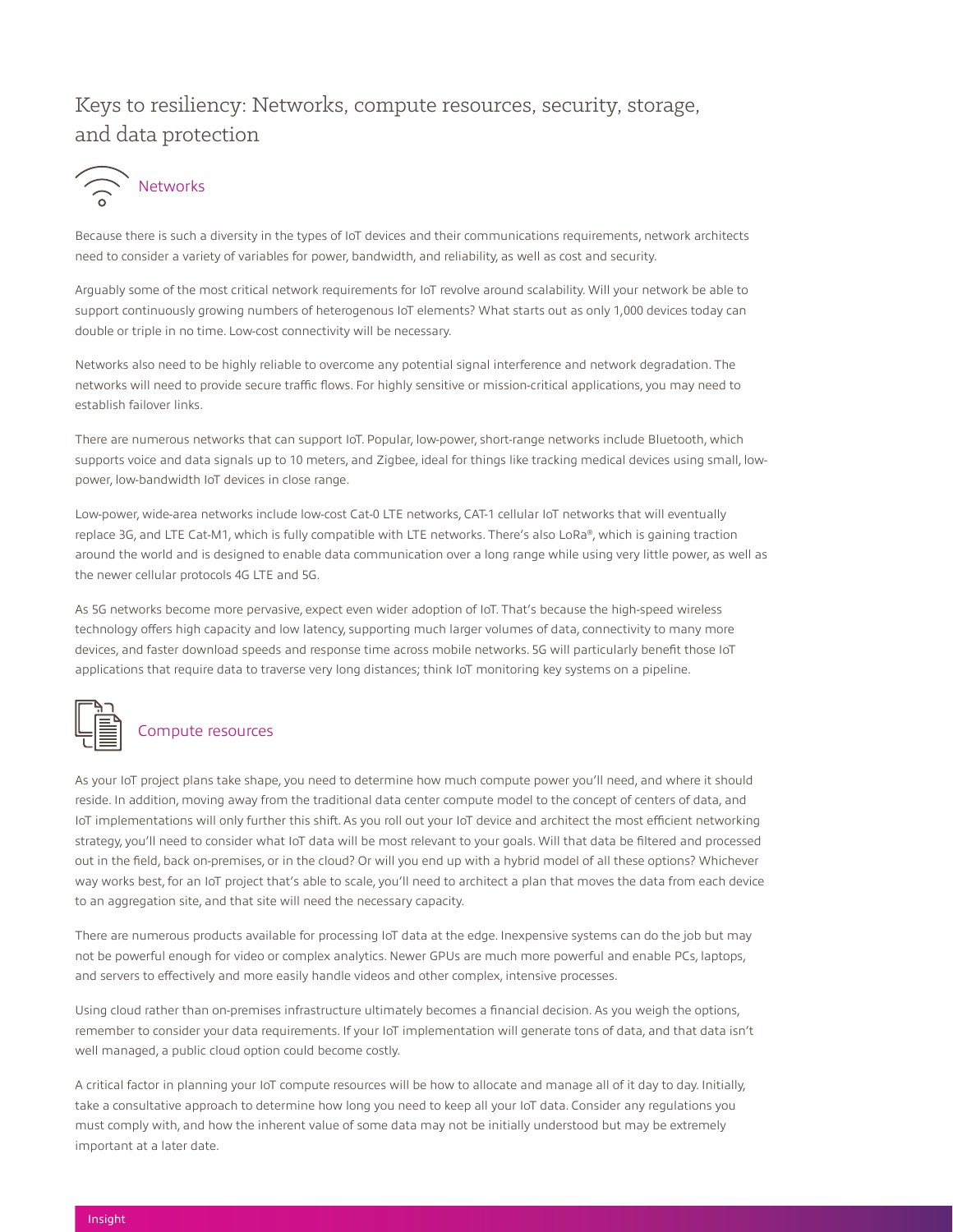

### **Security**

Security is vital. IoT devices, often spread far and wide across an enterprise network, are in effect entry points for any potential attack, so businesses and IT security professionals must be vigilant. Just as you need to leverage scalable networking, your security must also scale with the IoT implementation.

According to a report about [IoT security](https://media.kasperskydaily.com/wp-content/uploads/sites/92/2020/02/27074211/2020_Kaspersky_IoT_report.pdf) from security firm Kaspersky, nearly a third (28%) of companies with IoT systems faced attacks targeting internet-connected devices in 2019. In the first half of 2019, Kaspersky researchers detected 105 million attacks on IoT devices through honeypots — controlled, safe environments used to lure cyberattackers and expose vulnerabilities.

Industrial IoT (IIoT), which includes such use cases as remote monitoring and control of critical infrastructure such as energy grids, may need even more hardened security. Some are exploring the use of blockchain or Distributed Ledger Technology (DLT), although that technology is still in the early stages of development. An [Industrial Internet](https://www.prweb.com/releases/iic_white_paper_provides_guidance_for_designing_trustworthy_iiot_solutions_using_blockchain/prweb17280114.htm)  [Consortium paper](https://www.prweb.com/releases/iic_white_paper_provides_guidance_for_designing_trustworthy_iiot_solutions_using_blockchain/prweb17280114.htm) notes that blockchain could help overcome challenges around provisioning, usage tracing, and asset decommissioning, and could enable tamper-proof chain of custody, as well as trace important events and structural changes in a heterogeneous IIoT ecosystem.



### Storage and data protection

The primary function of an IoT device is to collect data and pass it along, resulting in a lot more data. How do you store it all and make sure it's available for processing, whether at the edge, in a data lake, or elsewhere? How do you protect and secure all the data? Fortunately, the sky is the limit for securely storing data at the edge — in everything from a simple SD card to a wide variety of storage arrays.

You have to evolve your data protection and storage strategies, and that includes protecting IoT data while in storage and strengthening backup and recovery. Simply backing up all the data won't be enough — you have to also be able to recover it.

If there are transport constraints or insights are needed where the data is collected, traditional data center practices and technologies won't necessarily work. For example, environments at the edge are often hostile, so hardened systems are needed. You also need to lock down access controls, so only the people who are supposed to see the data and insights can see them.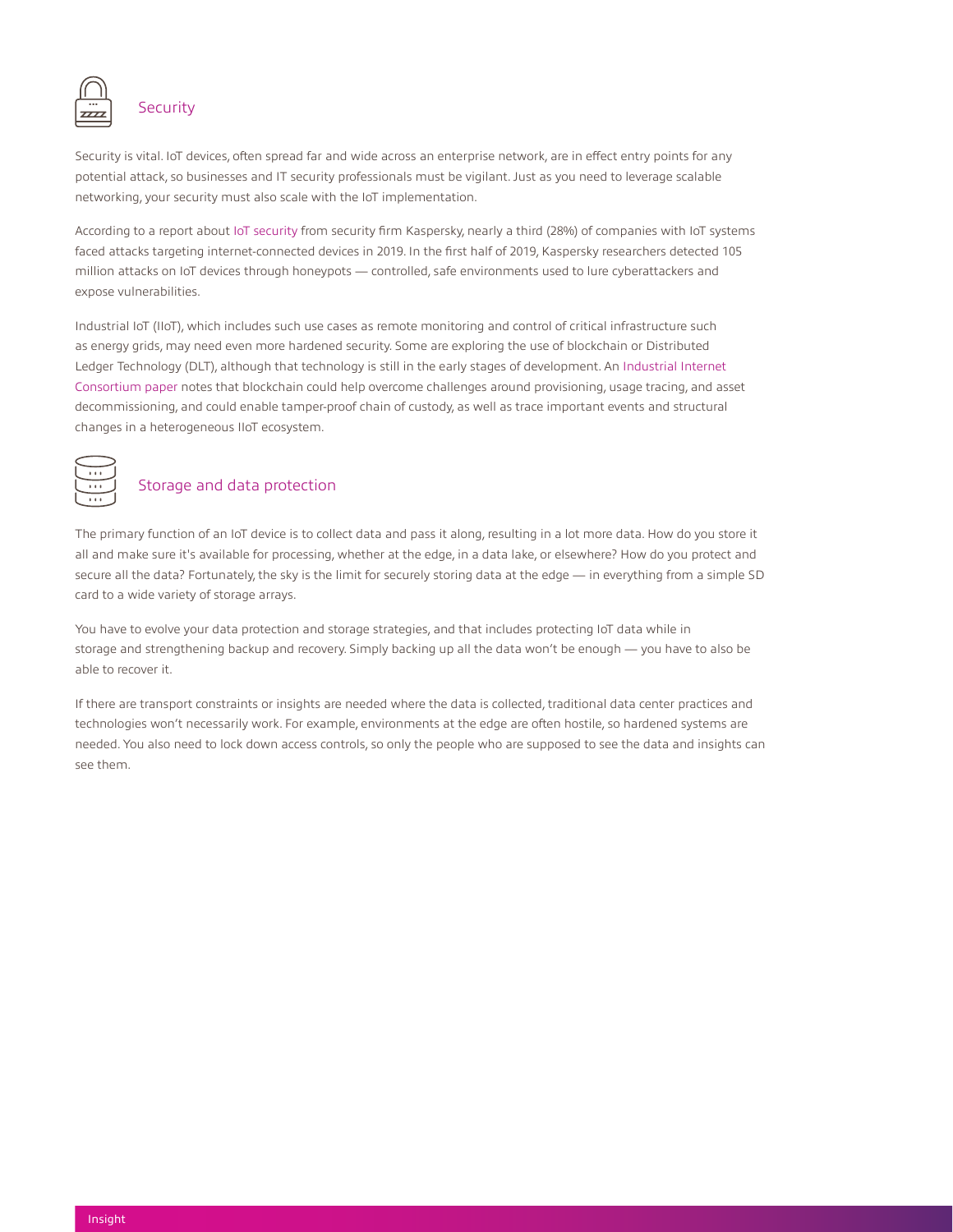### Underpinnings of a connected IoT platform

More and more enterprises are looking to IoT platforms to help them launch and build IoT projects. The goal of an IoT platform is to provide a single service for managing all the hardware and software protocols, integrate security and authentication, and provide user interfaces. IoT platforms can include gateways, cloud infrastructure, device management, Application Programming Interfaces (APIs), and an ecosystem of integrated third-party apps.

#### Creating a single view for a comprehensive solution

With an integrated platform, organizations can manage multiple IoT devices that are interconnected to deliver a comprehensive service. For example, Insight and BeSafe Technologies have partnered to create an [IoT-enabled alert and emergency response system](https://www.insight.com/en_US/content-and-resources/case-studies/the-future-of-public-safety--iot-technology.html) built on the Microsoft Azure platform. With this single service, a school system can aggregate information such as virtual digital twins of floor plans and monitor staff and facilities by pulling data from cameras, motion sensors, and alarms — all from a single view. The platform also can send automated and real-time alerts in the event of an emergency and provide real-time access to information to third parties, such as police, fire, and emergency medical personnel so they can accelerate response times and save lives.

When your numerous IoT devices are scattered broadly, collecting copious amounts of data and streaming that data across the network, gateways are crucial. These essentially hardened PCs collect the data from IoT devices and process it at the edge before sending it on to the data center or a private or public cloud, depending on preference and how you've set it up.

Of course, not all of the data will need to be sent on, so the IoT implementation will need to include efficient ways to store the data. For example, in an IIoT application on an oil rig, some of the real-time information collected might be consumed on-site, so secure storage will be needed.

Gateways also can prolong the battery life of devices, protect data as it travels, lower latency, and reduce transmission sizes.